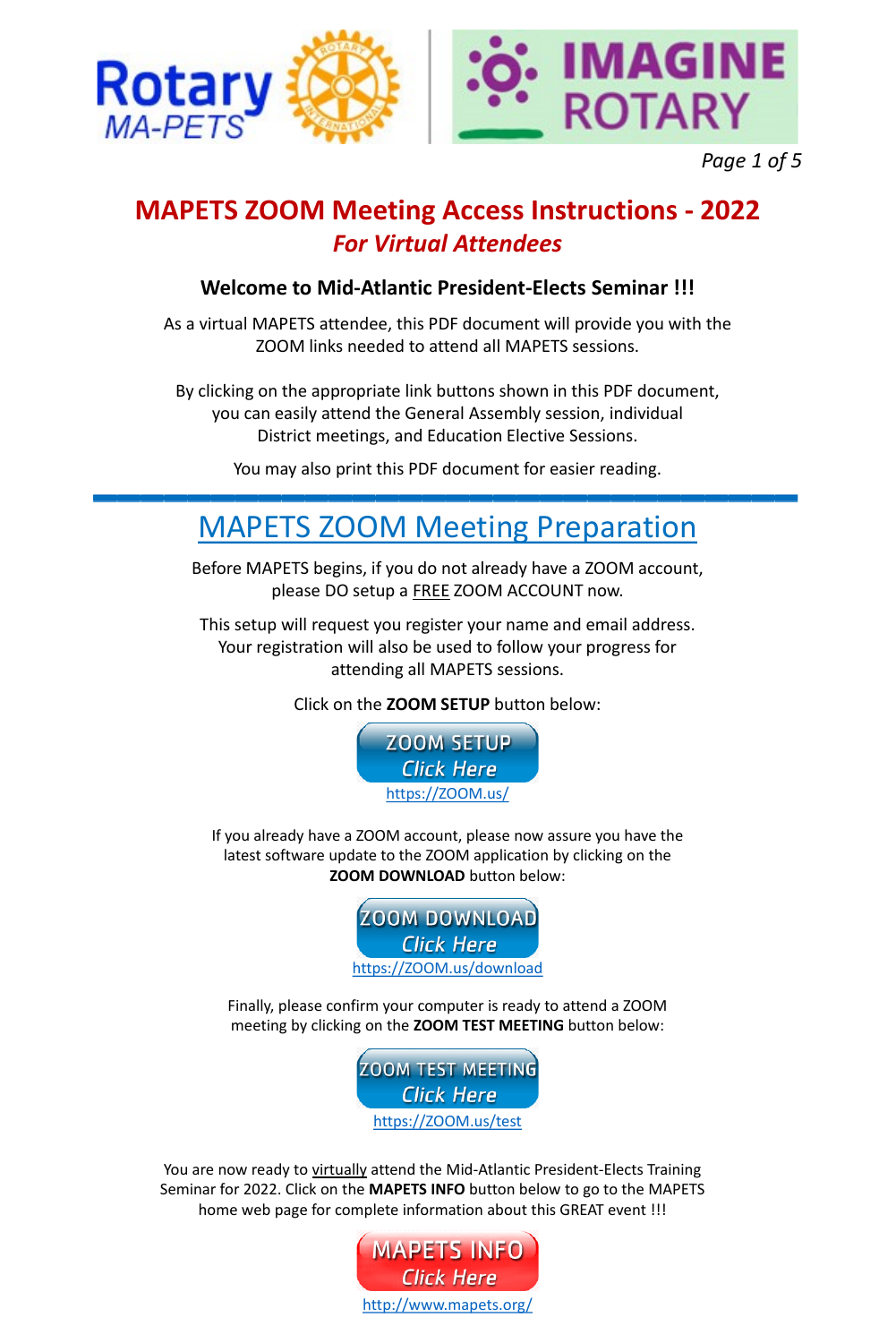### **Thursday Afternoon, Feb 24, 2022**

### **Rotary Leadership Essentials**

*4:30 pm – 6:30 pm*

**ROTARY LEADERSHIP Click Here** 

**All Virtual Attendees are in the same ZOOM Meeting ZOOM Meeting Room Name: [MAPETS](mailto:MAPETS.venue@gmail.com)** Venue **ZOOM Meeting #: 243-212-3456 ZOOM Password: Venue**

**Creating A VISION for YOUR Club, YOUR Community and YOUR Year** *9:35 am – 10:50 am*

**DISTRICT INFORMATION MEETINGS** *11:00 am – 12:15 pm*



**ZOOM Mtg # 743-012-3456 ZOOM Password: 7430 Room: MAPETS 7430**



**ZOOM Mtg # 739-012-3456 ZOOM Password: 7390 Room: MAPETS 7390**



**ZOOM Mtg # 745-012-3456 ZOOM Password: 7450 Room: MAPETS 7450**



**ZOOM Mtg # 750-512-3456 ZOOM Password: 7505 Room: MAPETS 7505**

## **Friday Morning, Feb 25, 2022**

**Welcome & Intro: 7:45 a***m – 8:10 am* **Presenters:** *8:10 – 9:25 am* **Jennifer Jones, RI President-Elect Bill Gormont, District International Service Chair** 



**Virtual Attendees Meet In Separate ZOOM Meetings by District for the next two programs.** 



*Page 2 of 5*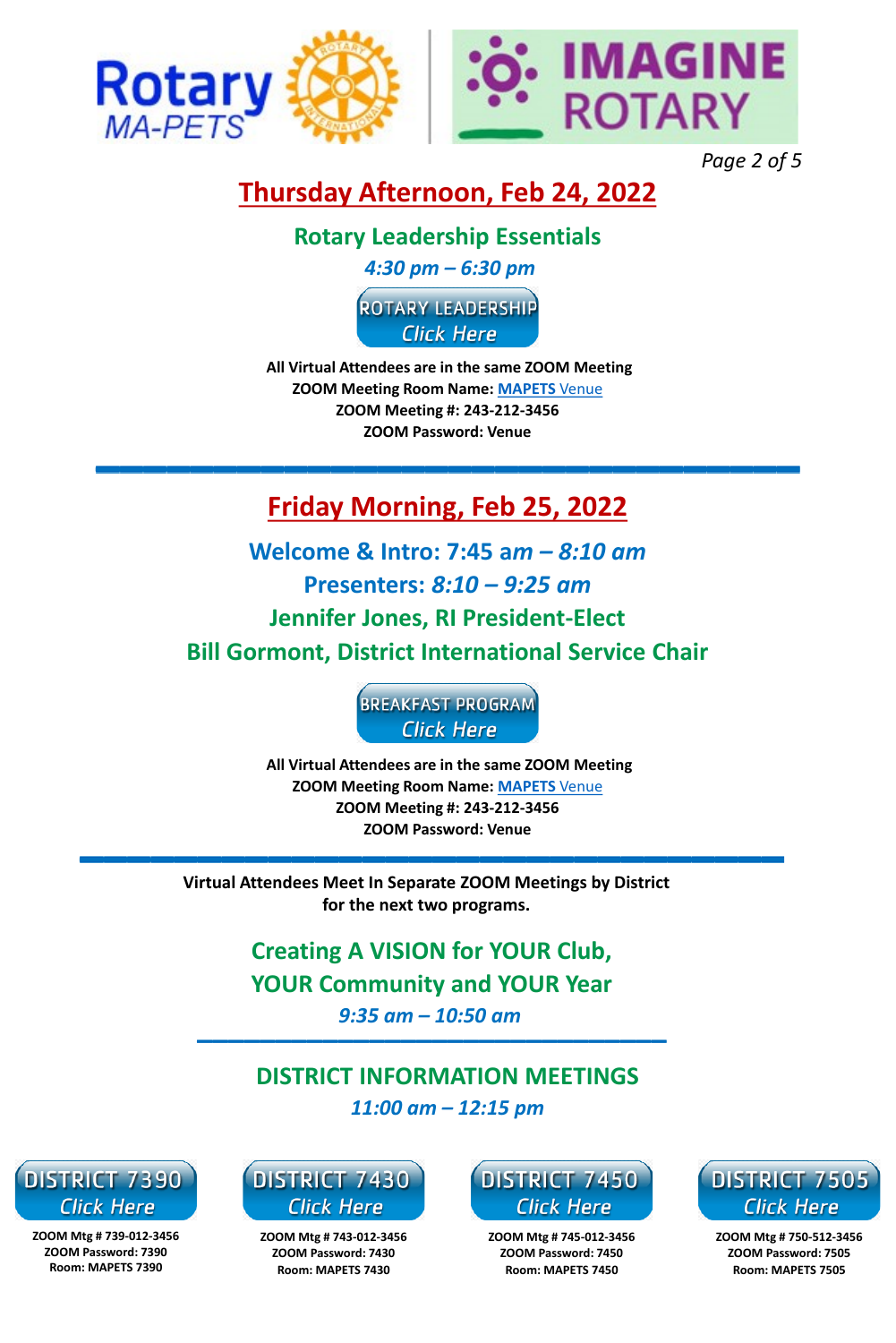**Creating The Perfect 10 Rotary Club** *2:00 pm – 3:00 pm*

**ZOOM Mtg # 743-012-3456 ZOOM Password: 7430 Room: MAPETS 7430**



**ZOOM Mtg # 739-012-3456 ZOOM Password: 7390 Room: MAPETS 7390**



**ZOOM Mtg # 745-012-3456 ZOOM Password: 7450 Room: MAPETS 7450**



**ZOOM Mtg # 750-512-3456 ZOOM Password: 7505 Room: MAPETS 7505**

**Virtual Attendees Meet In Separate ZOOM Meetings by District for the next three programs.** 

### **Friday Afternoon, Feb 25, 2022**

#### **Luncheon:** *12:30 pm – 1:10 pm*

#### **Presenter:** *1:10 pm – 1:45 pm*

### **Jeffry Cadorette, Past Rotary International Director**

*"So… You Want to Be a Rotary Club President"*



**JUST ASK…***"What's Going On In Your World?" 3:15 pm – 4:15 pm* 

**Community Needs Assessments (CNA)** *4:30pm* **– 5:30pm**



## **Friday Evening, Feb 25, 2022**

**Dinner:** *7:00 pm – 8:00 pm*

#### **Presenter:** *8:00 pm – 8:50 pm*

**Valarie Wafer, Rotary International Vice President**

**DINNER PROGRAM Click Here** 

**All Virtual Attendees in the same ZOOM Meeting** ZOOM Meeting Room Name: **[MAPETS](mailto:MAPETS.venue@gmail.com)** Venue **ZOOM Meeting #: 243-212-3456**

**ZOOM Password: Venue**



*Page 3 of 5*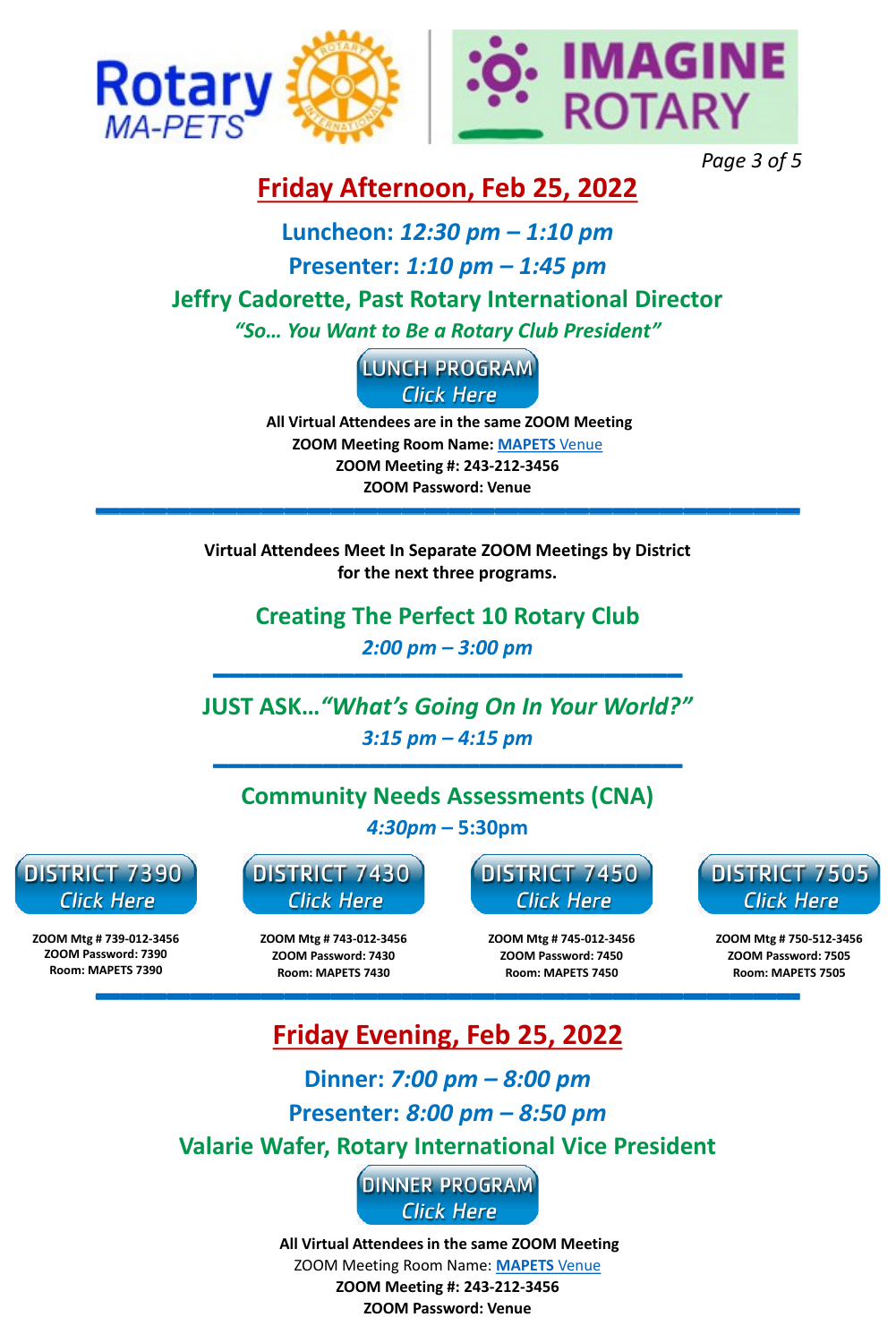### **Saturday Morning, Feb 26, 2022**

*Breakfast Program 8:15 am – 9:00 am* **Connie Sparks,** *"Our Rotary Foundation"*



# **Details About Our Rotary Foundation**

*Our Rotary Foundation*

*9:15 am – 10: 15 am*

**Virtual Attendees Meet In Separate ZOOM Meetings by District**



**ZOOM Mtg # 743-012-3456 ZOOM Password: 7430**



**ZOOM Mtg # 739-012-3456 ZOOM Password: 7390**



**ZOOM Mtg # 745-012-3456 ZOOM Password: 7450**



**ZOOM Mtg # 750-512-3456 ZOOM Password: 7505**

# **Education Electives**

#### **Virtual Attendees Select the Topic They Would Like to Attend. Meetings will be held in the District ZOOM Breakout Rooms**

| <b>Conflict</b>          | AG/DGE                  | <b>Membership</b>        | <b>Membership</b>        |
|--------------------------|-------------------------|--------------------------|--------------------------|
| <b>Resolution</b>        | <b>RoundTable</b>       | <b>Growth</b>            | <b>Growth</b>            |
| DISTRICT 7390            | DISTRICT 7430           | <b>DISTRICT 7450</b>     | <b>DISTRICT 7505</b>     |
| <b>Click Here</b>        | <b>Click Here</b>       | <b>Click Here</b>        | <b>Click Here</b>        |
| ZOOM Mtg # 739-012-3456  | ZOOM Mtg # 743-012-3456 | ZOOM Mtg # 745-012-3456  | ZOOM Mtg # 750-512-3456  |
| ZOOM Password: 7390      | ZOOM Password: 7430     | ZOOM Password: 7450      | ZOOM Password: 7505      |
| <b>Room: MAPETS 7390</b> | Room: MAPETS 7430       | <b>Room: MAPETS 7450</b> | <b>Room: MAPETS 7505</b> |

#### *10:45 am – 11:45 am*



*Page 4 of 5*